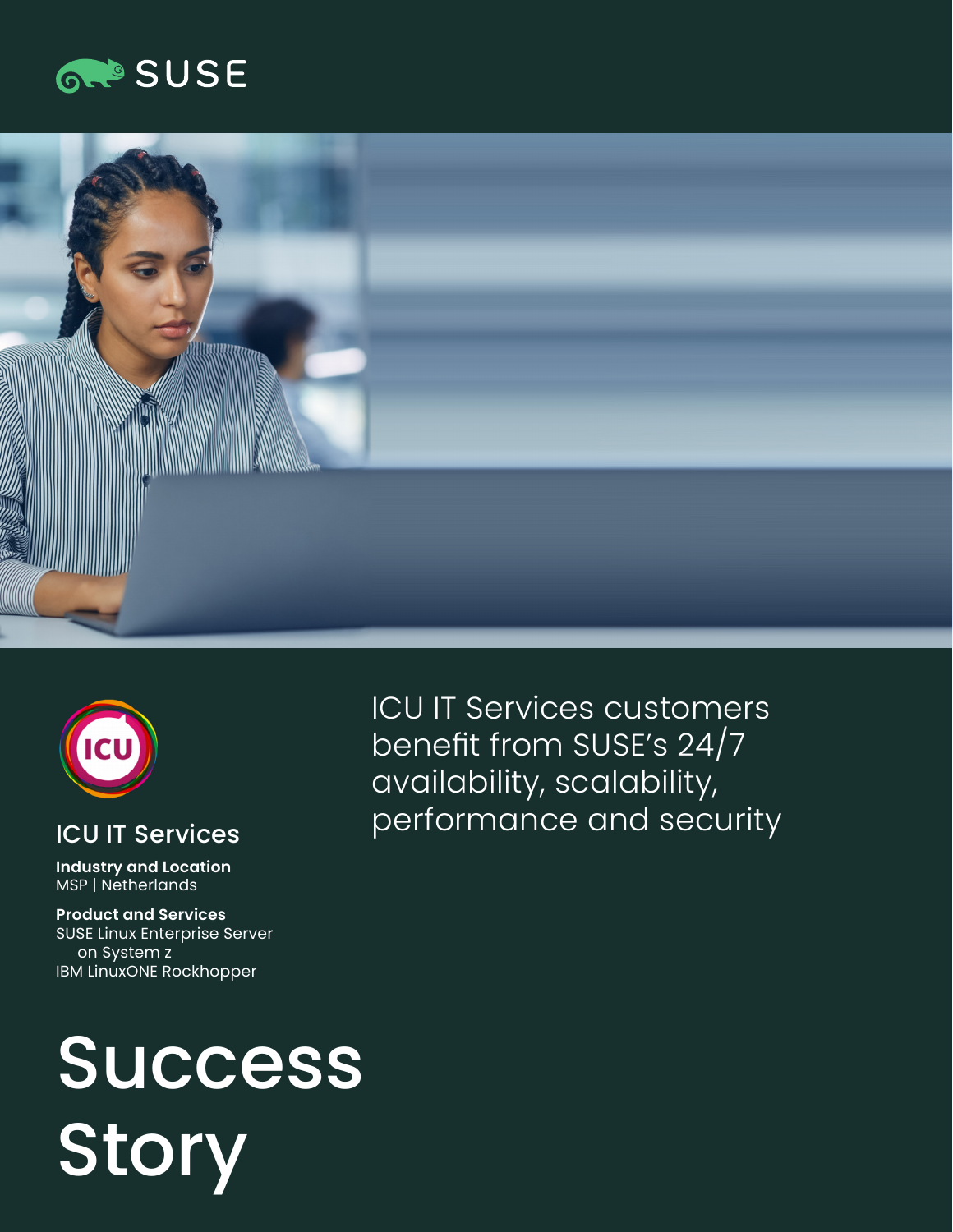

#### At-a-Glance

ICU IT Services is constantly looking for ways to help its customers get more out of their IT infrastructure. This commitment to innovation led ICU IT Services to launch new services for customers on SUSE® Linux Enterprise Server (SLES) on the IBM LinuxONE Rockhopper system — the first LinuxONE environment to ever go live in the Benelux. The environment will allow customers to explore the many possibilities of enterprisegrade Linux and LinuxONE.

### **Challenge**

ICU IT Services operates in a competitive industry, where failing to innovate can result in losing hard-won market share. As a result, the company is always looking for ways to serve customers better.

Johan Schelling, managing partner at ICU IT Services, elaborates, "Historically, we have focused on delivering solutions and services around the mainframe environment. However, the world is changing fast — many of our customers are facing increasing cost pressures, which has left them reluctant to make large investments in IT systems. Our aim is to help them strike the right balance between strong performance, reliability, security and cost control."

With more organizations turning to open source technologies as a way to reduce expenses, ICU IT Services looked to introduce Linux-based solutions alongside its existing z/OS offerings.



Schelling continues, "Linux allows us to enrich our services with flexible, costeffective open source technologies. To convince customers that their data and applications would be safe in our hands, it was critical for us to find an enterprisegrade Linux infrastructure that could support 24/7 availability, easy scalability, powerful performance and strong security."

#### Solution

ICU IT Services had already made its move into the Linux world when IBM approached the company with a new portfolio of systems, solutions and services called IBM LinuxONE.

"At ICU IT Services, we aim to give customers the total package, bringing together hardware, software and services to build the best solution for their needs," says Schelling. "LinuxONE perfectly matches this philosophy. It offers a host of capabilities all pre-integrated within a single, scalable platform."

ICU IT Services selected SLES as its operating system for LinuxONE, with virtualization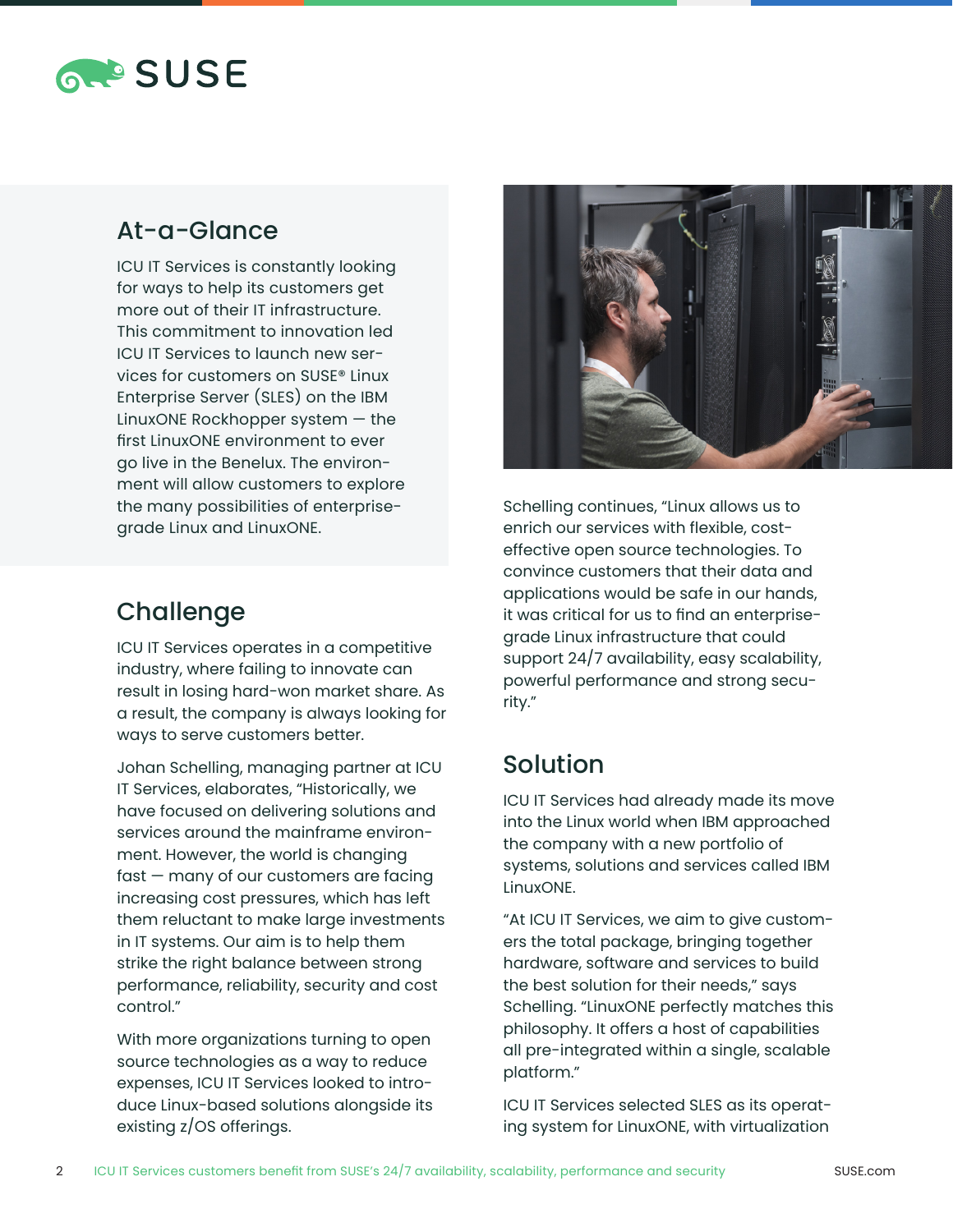

"With SUSE Linux Enterprise Server on IBM LinuxONE, we can bring together the very best in enterprise and open source technologies to help our customers run better businesses."

> **JOHAN SCHELLING** Managing Partner ICU IT Services

capabilities delivered by KVM and z/VM hypervisors.

Schelling explains: "When it came to picking a Linux distribution, we had two requirements: it needed to be fully supported and able to run with KVM virtualization as this is very important for our customers. SLES was the only operating system that met these needs, making it the natural choice."

ICU IT Services went live with SLES on IBM LinuxONE Rockhopper in early 2016, breaking ground as the first organization in the Benelux to do so.

Initially, the company plans to use the LinuxONE platform as a training and development environment for internal teams, as well as a showcase environment for customers. Ultimately, the aim is to use LinuxONE as the basis for a new range of solution and service offerings.

"With LinuxONE we can spin up new environments quickly, making it ideal for testing and demonstration," says Schelling. "Our teams will be able to explore new ways of working, and we will be able to run proof of concept scenarios to show customers how their applications will run in the LinuxONE environment. We are already in talks with several customers about moving some of their applications to LinuxONE."

#### **Results**

As the IBM LinuxONE Rockhopper system is capable of supporting hundreds of virtual Linux servers on a single footprint, ICU IT Services and its customers benefit from lower complexity, management effort and software costs.

Schelling notes, "We can easily support between 100 and 200 virtual instances of SLES across just two LinuxONE CPUs. When you consider that we would need around 40 to 50 physical x86 servers to support the same workload, it adds up to huge savings on data center space, energy, cooling and software costs, and management effort."

With SLES on the IBM LinuxONE system, ICU IT Services will be able to provide customers with an efficient and secure platform for supporting business-critical workloads.

"With SUSE and IBM LinuxONE, we can deliver modern solutions for DevOps, cloud, data management and security using state-of-the-art technology," says Schelling. "The LinuxONE platform, com-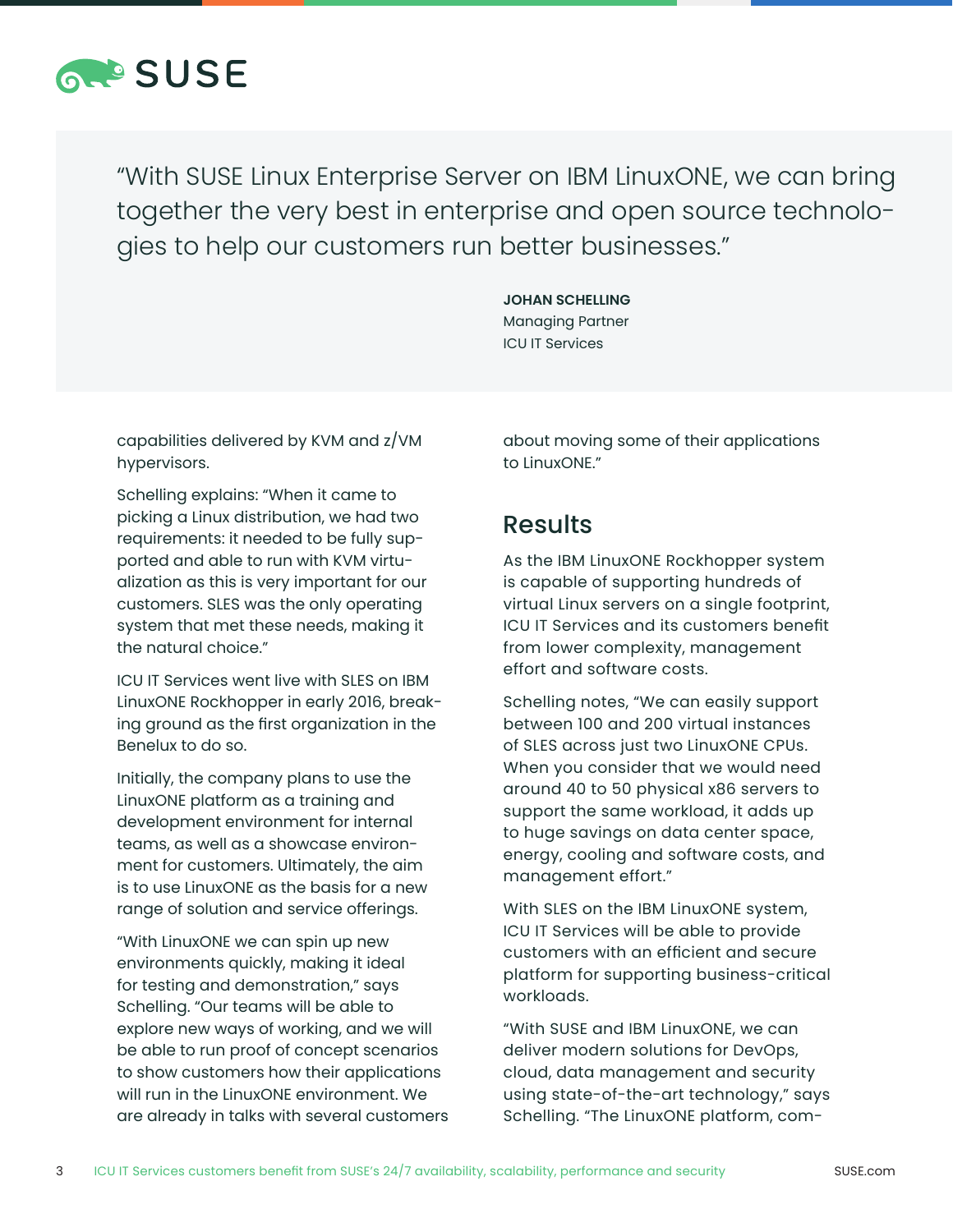

"We can support between 100 and 200 virtual instances of SUSE Linux Enterprise Server across two LinuxONE CPUs … we would need around 40 to 50 physical x86 servers for the same workload. This delivers savings on space, energy and software costs, and management effort."

> **JOHAN SCHELLING** Managing Partner ICU IT Services

bined with SUSE software, enables us to offer solutions with unparalleled speed for large, data-oriented workloads and the highest possible availability requirements. ICU is already working on benchmarks to support these claims.

"At ICU we see a move to more centrally managed systems in the coming years. Not only will this lower total cost of ownership of the IT infrastructure, but it will also reduce the environmental footprint."

Schelling concludes: "With SLES on IBM LinuxONE, we can bring together the very best in enterprise and open source technologies to help our customers run better businesses."

#### Benefits

- Sets ICU IT Services apart as the first company in the Benelux to go live with LinuxONE.
- Cuts complexity, management effort and software costs with the ability to support hundreds of virtual Linux servers on a single system.
- Helps ICU IT Services broaden its service portfolio to grow market share and revenues.

#### Find out how SUSE can help you become an innovation hero!

- Sales-Inquiries-APAC@suse.com
- Sales-Inquiries-EMEA@suse.com
- Sales-Inquiries-LATAM@suse.com
- Sales-Inquiries-NA@suse.com